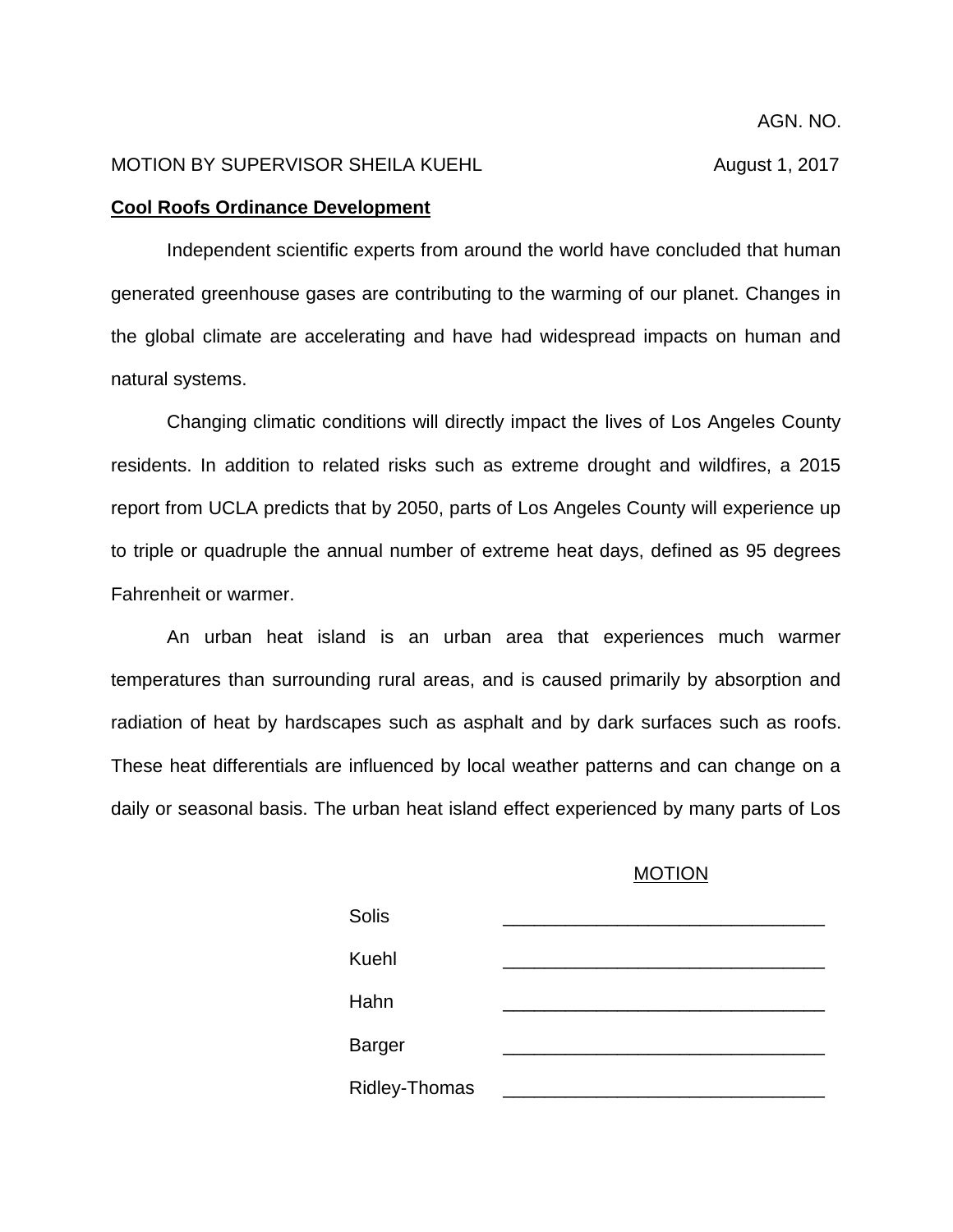Angeles County during an increasingly long hot season threatens public health and urban livability.

The effects of increased extreme heat days will disproportionately impact lower income communities located inland. These areas have far less tree cover than more affluent areas, and tend to be park poor, thus increasing their likelihood of being urban heat islands. Lower income residents are also more likely to live in older housing that lacks air conditioning, thereby making them more vulnerable to extreme heat events.

Furthermore, air quality in the South Coast Air Basin depends on temperature. Higher temperatures lead to increased smog formation and trigger an increase in emissions from power plants, as more energy is utilized to cool buildings. Taking action to mitigate the urban heat island effect will reduce energy consumption and costs, improve air quality, and save lives.

On October 6th, 2015, the Board of Supervisors made a commitment to climate resiliency by adopting the Los Angeles County Community Climate Action Plan 2020 (CCAP). The CCAP includes numerous recommendations to ensure that our region is climate resilient in the face of rising temperatures, including a recommendation that the County adopt a cool roof requirement.

A cool roof is defined as a roof that is constructed from or coated with highly reflective materials in order to increase the solar reflectance of the roof's surface. Cool roofs can absorb up to 65% less heat than conventional roofs made of dark surface materials such as asphalt, and their surface can be up to 50 degrees cooler than a traditional roof on a hot day. Widespread installation of cool roofs will lower both interior and ambient urban temperatures, and alleviate peak demand load on the electrical grid.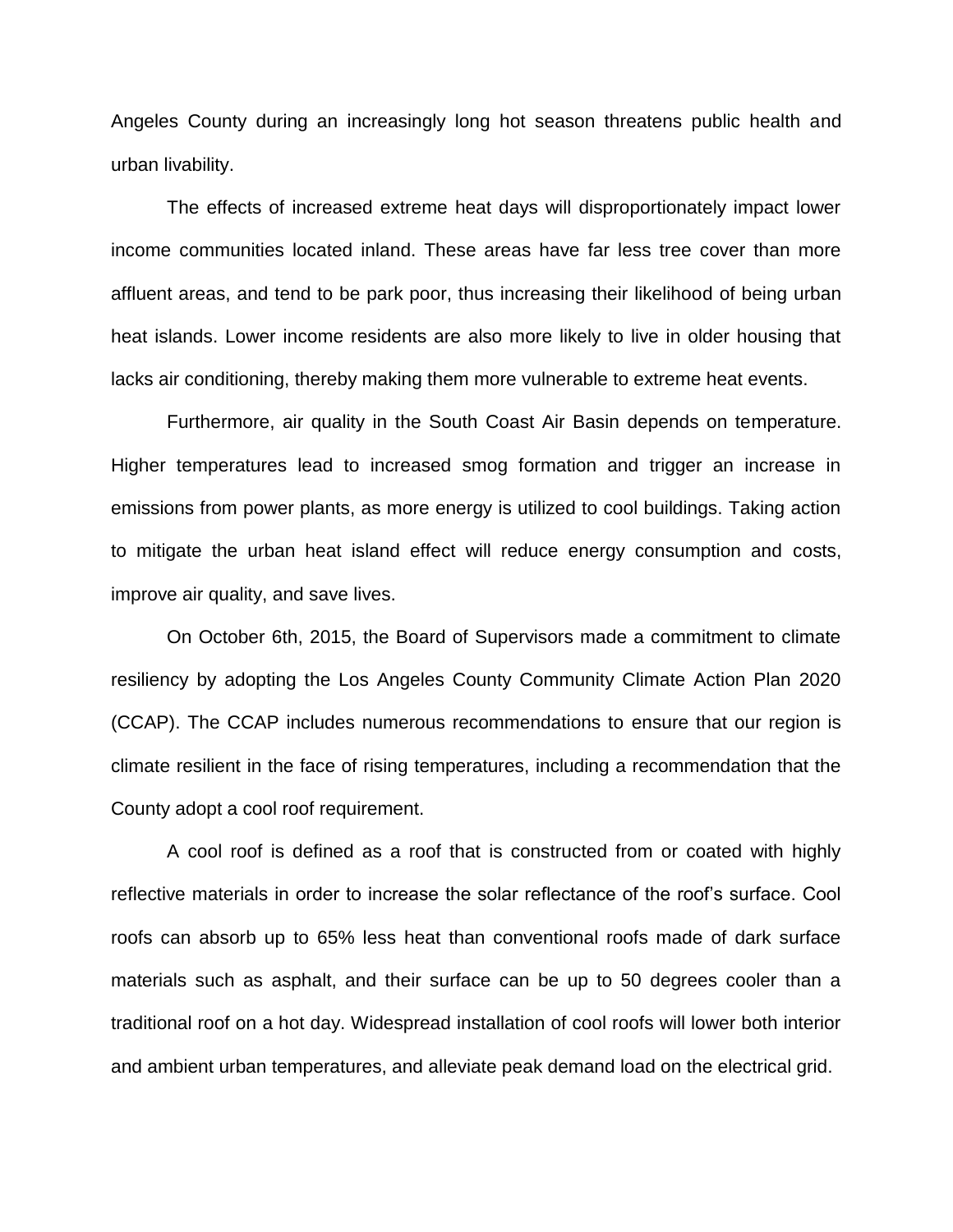Cool roofs have become extremely cost effective for building owners, saving an average of 7-15%, and up to 20%, on cooling costs. Additionally, maintenance costs for cool roofs tend to be lower, and they have a longer life than conventional roofs. Materials have come down in price, and many utilities are offering generous rebates, rendering cool roofs competitive with conventional tar roofs. Materials are also now available in a greater variety of colors and styles.

The City of Los Angeles adopted a cool roof ordinance in 2014. Other local jurisdictions that have adopted cool roof ordinances include Pasadena and Santa Monica. Further afield, Sonoma County and Contra Costa County have cool roof ordinances in place. Over time, widespread adoption of cool roofs as part of a larger urban heat mitigation strategy will help to reduce urban temperatures in Los Angeles County.

The Regional Planning Commission recently recommended that the Board of Supervisors approve amendments to Title 22 planning and zoning code to allow for cool roofs in Los Angeles County. That recommendation is currently pending final Board approval. But merely allowing cool roofs is insufficient, given the gravity of the threat, the availability of superior, cost-effective alternatives, and the familiarity by local contractors and builders with cool roof materials, given that the City of Los Angeles has required cool roofs since 2014.

**I, THEREFORE, MOVE** that the Board of Supervisors direct the Department of Public Works, in coordination with the Department of Regional Planning, the Chief Sustainability Officer, and the Department of Public Health, to:

1. Undertake a public engagement process with interested stakeholders, including those from environmental groups, the building and roofing industries, labor